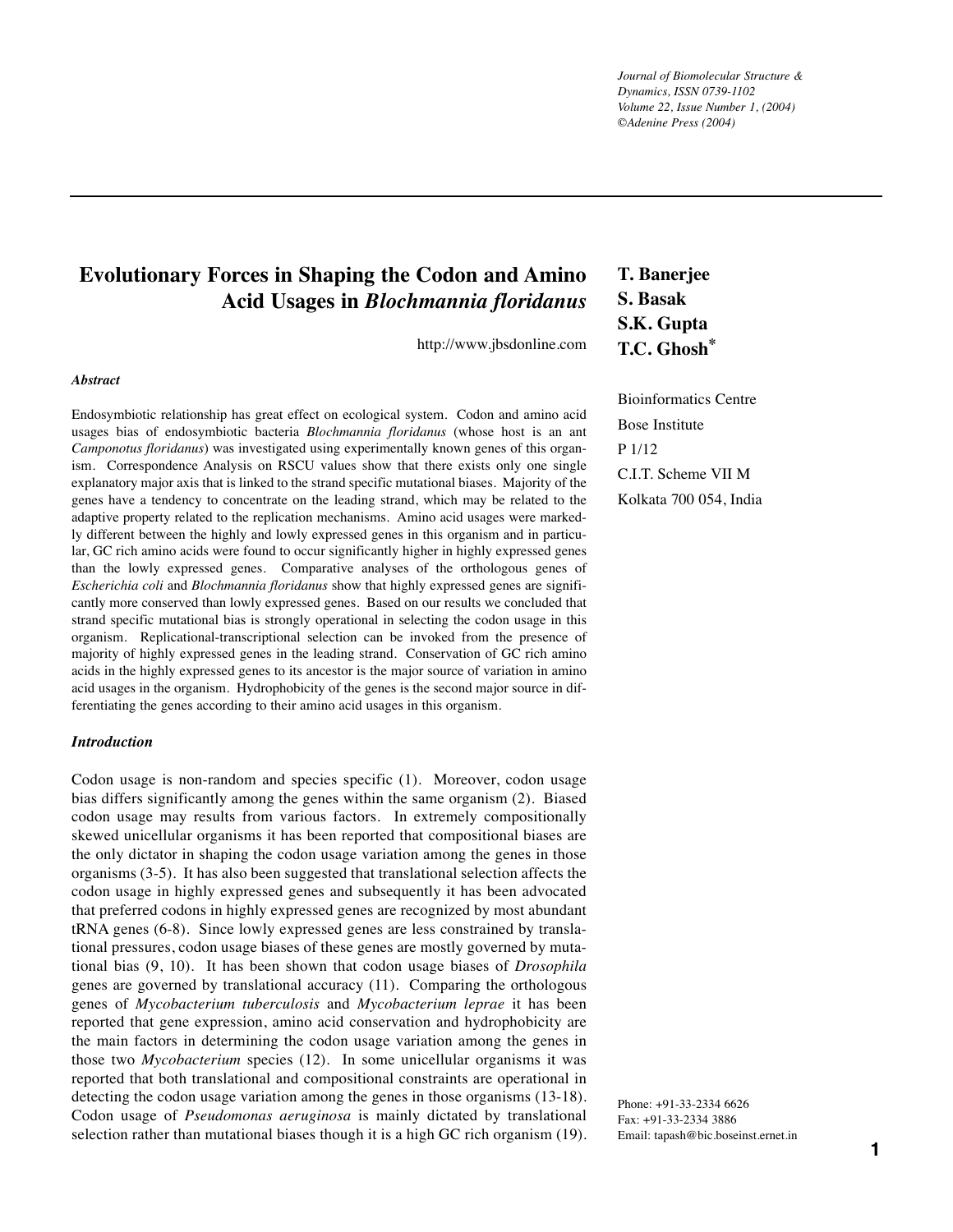In contrast, it has been reported that gene expression does not have any effect in influencing the codon usages in endosymbiotic bacteria *Wigglesworthia glossinidia brevipalpis* (20)*.* A strong effect on codon usages has been reported due to the strand specific mutational biases in different organisms (21-24). Very recently it has been reported that organism's optimal growth temperature influences the codon bias of its genes and it has been argued that growth temperature exerts strong selection on codon usage (25).

Symbiotic relationship has great effect on our ecological system as well as on evolution of life on the earth (26). Parasitic relationship is well studied, but the reasons that insist bacteria to build the symbiotic relationship, is not clearly known (27). Bacterial symbioses widespread among insects and it have been estimated that at least 15-20% of insects live in this manner (28). This relationship may play great role for evolutionary success of insects, because it may help the insects to take new imbalanced food, which also helpful for maintain ecological balance (29). The bacterial transmission occurs vertically from generation to generation, known as vertical transmission. Vertically transmitted, obligate endosymbionts may have relatively small effective population size  $(N_e)$  caused by recurrent bottleneck on transmission between host generations and limited genetic recombination between endosymbiont of different hosts (30-32). As a result the efficacy of selection may be reduced in intracellular genomes compared to free living, recombining organisms, which have large effective population size. The probability of genetic drift is more in endosymbiotic bacteria whose effective population size is less. Most parasitic and symbiotic obligate intracellular bacteria show same genomic features i.e., bias toward a high A+T content (33) and massive genome size reduction with respect to their free-living ancestor (34).

Other than aphids and tsetse flies, ants are another social insects are particularly interested for investigating mutual relationship, because they have many interactions with different species of animals, plants, and microorganisms. Ants belong to a different insect order than tsetse and aphids. The biological function of this symbiosis is to control the nutritional system of ants (35).

Though the symbiotic relationship has great effect on ecology and also on evolution of life on the earth, the numbers of symbiotic bacteria whose complete genomes are available are very few, as there exist practical difficulties in cultivating these bacteria in laboratory (36). Recent availability of complete genome of *Blochmannia floridanus* (27) gives us an opportunity to analyse the genome wide amino acid and codon bias in this organism. Here we analyse the codon and amino acid usages in *B. floridanus,* an endosymbiont of the ant *Camponotus floridanus* (27) with an aim to understand the genetic organization of this organism. We find that strand asymmetry is the major cause of codon usage variation in this organism. Majority of the highly expressed genes are concentrated on the leading strand genes, suggesting replicational-transcriptional selection is operative in selecting the codon usage in this organism. In addition to that, it has also been observed that gene expression level has a profound effect in influencing their amino acid usages. Conservation of GC rich amino acids in the highly expressed genes to its ancestor has been observed to be the main source of variation in amino acid usages in the organism as observed in *Wigglesworthia glossinidia brevipalpis* (20)*.*

## *Materials and Methods*

The complete genome of *B. floridanus* has been downloaded from ftp.ncbi.nlm.nih.gov/genbank/genomes. Our own program developed in C was used to retrieve the coding sequences from the complete genome. To minimize sampling errors we have chosen only those sequences that are greater than or equal to 300 bp and have correct initial and termination codons. We also excluded hypothetical proteins. Finally 375 sequences were selected for data analysis.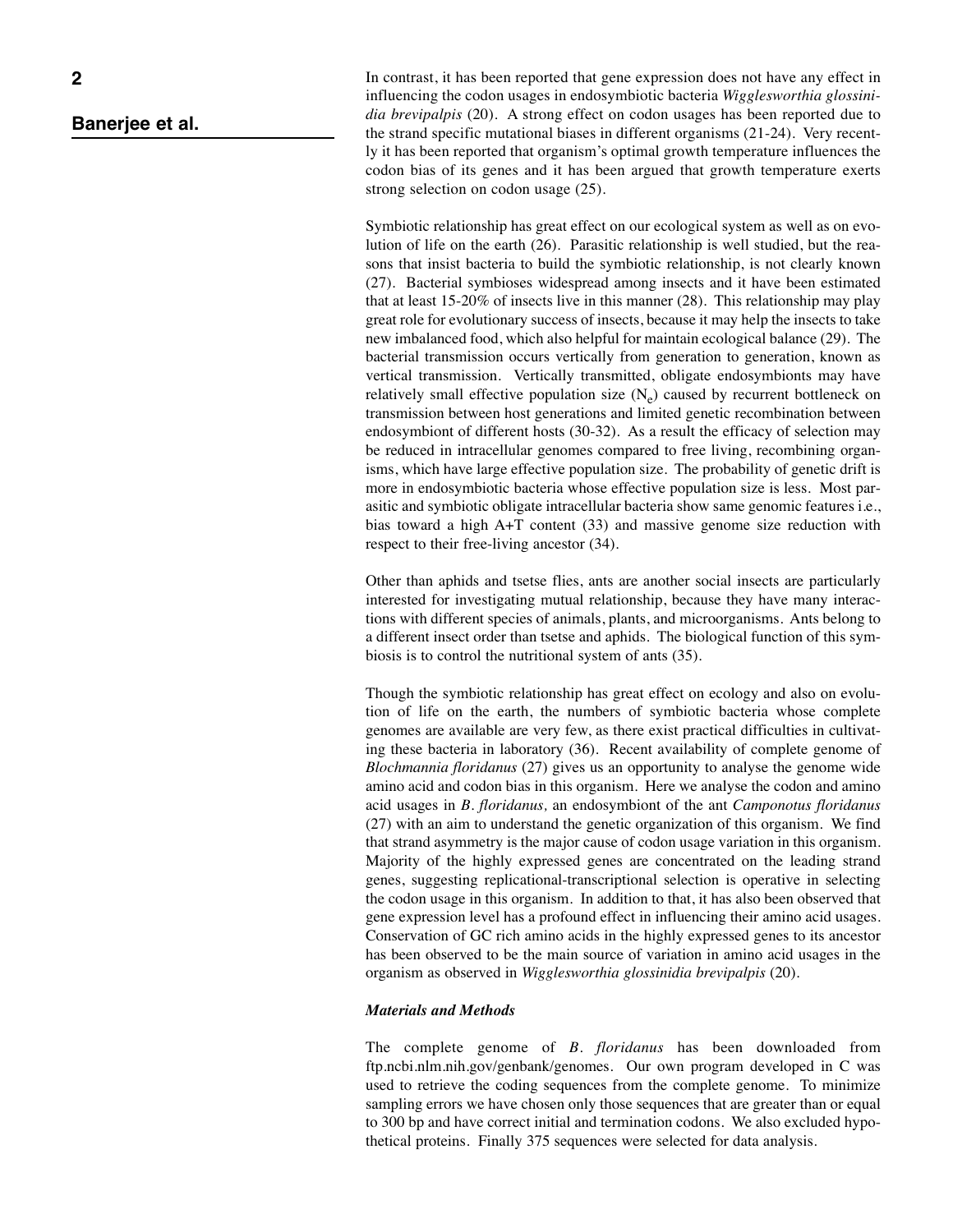Relative synonymous codon usage (RSCU) is defined as the ratio of the observed frequency of a codon to the expected frequency if all the synonymous codons for those amino acids are used equally (37). RSCU values greater than 1.0 indicate that the corresponding codons are used more frequently than the expected frequency whereas the reverse is true for RSCU value less than 1.0.

 $GC<sub>3s</sub>$  is the frequency of (G+C) at the synonymous third positions of codons.

The effective number of codons used by a gene  $(N_c)$  is generally used to measure the bias of synonymous codons (38). The values of  $N_c$  range from 20 (when only one codon is used per amino acid) to 61 (when all codons are used in equal probability). The expected value of  $N_c$  under random codon usage is given by the following formula:

$$
N_c = 2 + s + \{29/[s^2 + (1-s)^2]\};
$$

Where  $s = GC_{3s}$ 

All the parameters were calculated by using the programme CodonW 1.3 (available at www.molbiol.ox.ac.uk/cu). Correspondence analysis (CA) available in the CodonW program was used to investigate the major trend in codon usage variation among the genes (39). ORILOC program (available at http://pbil.univlyon1.fr/software/oriloc.html) was used to find the origin of replication (40). Orthologous sequences between *E. coli* and *B. floridanus* were identified by gapped BLASTP searches (41) using cutoff of  $E = 10^{-3}$  and to avoid any ambiguity regarding orthology we have taken only those sequences whose gene name match in each of the two organism. Information on gene expression data on *B. floridanus* is scarce. For extracting highly and lowly expressed genes of *B. floridanus* we calculated the Codon Adaptation Index (CAI) of *B. floridanus* genes taking ribosomal proteins (which are known to be highly expressed in most of the bacterial species  $(42)$ ) as a reference set. We then took  $10\%$  of genes at the two extreme ends of the CAI scales as highly expressed and lowly expressed genes respectively. In this way thirty-eight highly and thirty-eight lowly expressed genes were extracted for our final analysis. In *E. coli* it has been observed that gene expression levels are highly correlated with Codon Adaptation Index (CAI) (43). The CAI of *E. coli* was also calculated taking experimentally known highly expressed genes like ribosomal protein, heat shock protein and elongation factor as reference set. Pair-wise non-synonymous distance  $(d_N)$  between the genes of *B*. *floridanus* and its *E. coli* orthologs was calculated by using the method of Yang and Nielsen (44). The Students's *t* test was used to evaluate the significance of the pairwise differences in amino acid composition.

#### *Results and Discussion*

#### *Overall Synonymous Codon Usage*

RSCU values of 375 genes of *B. floridanus* shown in Table I indicate that A and/or T ending codons are predominant in this organism as observed in other endosymbiotic bacteria. Preferred A and/or T ending codons in their synonymous third codon positions are due to AT enrichment in this organism. However, overall codon usage analysis may hide some heterogeneity in codon usage among the genes that might be superimposed on extreme genomic composition of this genome. To find if there is some heterogeneity in codon usage between the genes two parameters namely, effective number of codons  $(N_c)$  and  $(G+C)$  percentage at the synonymous third codon positions  $(GC_{3s})$  were used. The effective numbers of codons  $(N_c)$  range from 26.98 to 51.89 with a mean of 36.54 and standard deviation 2.74. The (G+C) percentage at the synonymous third codon positions (GC<sub>3s</sub>) was found to vary from 6.70 to 22.60 with a mean of 13.00 and standard deviation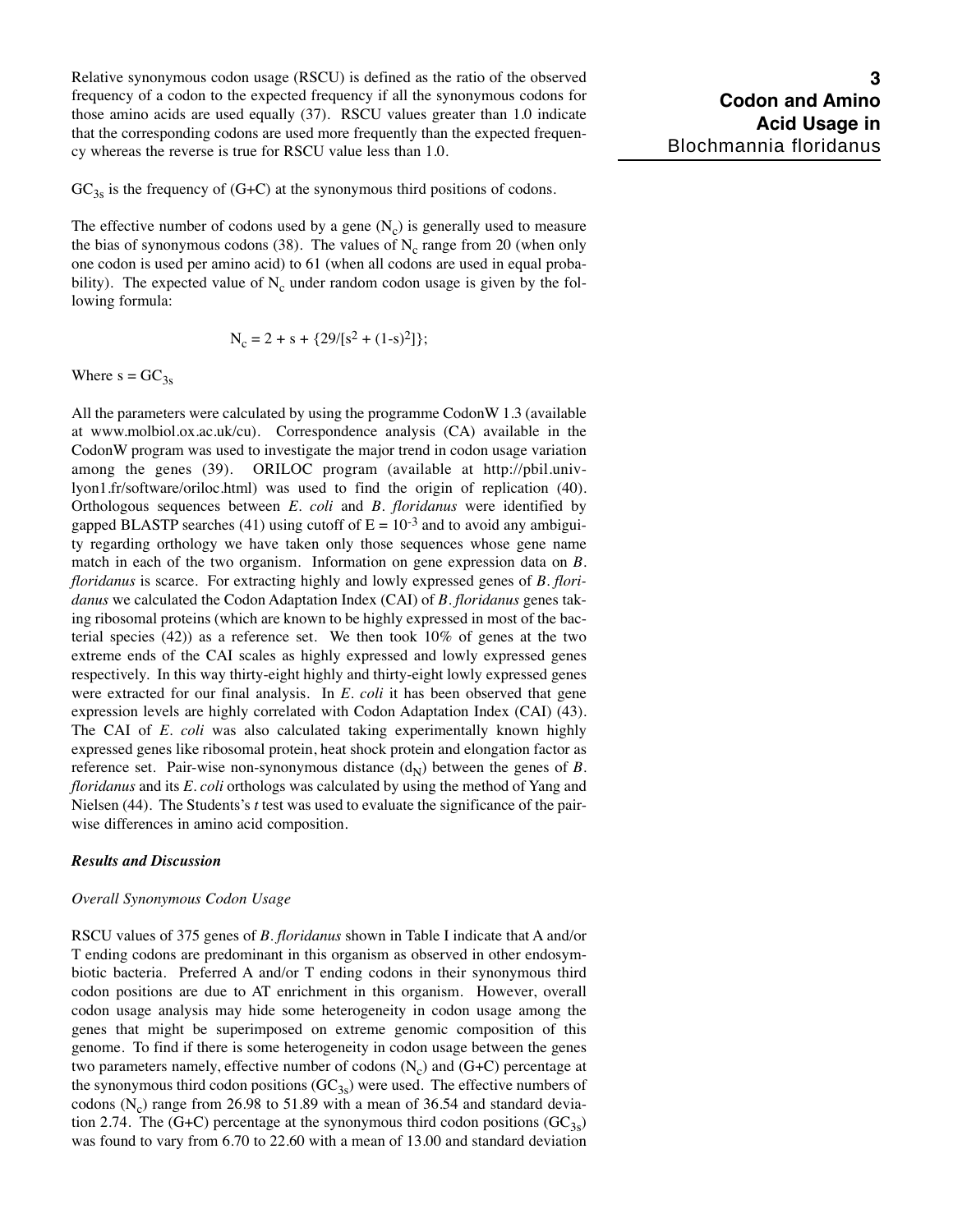2.50. These results indicate that there exists a wide variation of codon usage among the genes in this organism.

**Table I**

Overall codon usage data of *B. floridanus* genes. RSCU represents relative synonymous codon usage values, calculated by summing over all the genes together. N is the number of codons, AA represents amino acid.

| AA  | Codon      | Ν     | RSCU   | AA  | Codon                       | Ν    | RSCU   |
|-----|------------|-------|--------|-----|-----------------------------|------|--------|
| Phe | UUU        | 4946  | (1.84) | Ser | UCU                         | 3519 | (2.43) |
|     | <b>UUC</b> | 427   | (0.16) |     | <b>UCC</b>                  | 419  | (0.29) |
| Leu | <b>UUA</b> | 8306  | (4.08) |     | <b>UCA</b>                  | 2041 | (1.41) |
|     | <b>UUG</b> | 1947  | (0.96) |     | <b>UCG</b>                  | 392  | (0.27) |
| Tyr | <b>UAU</b> | 4540  | (1.79) | Cys | UGU                         | 1738 | (1.73) |
|     | <b>UAC</b> | 524   | (0.21) |     | <b>UGC</b>                  | 270  | (0.27) |
| ter | <b>UAA</b> | 284   | (2.27) | ter | <b>UGA</b>                  | 53   | (0.42) |
| ter | <b>UAG</b> | 38    | (0.30) | Trp | <b>UGG</b>                  | 1230 | (1.00) |
|     |            |       |        |     |                             |      |        |
| Leu | CUU        | 855   | (0.42) | Pro | CCU                         | 1805 | (1.88) |
|     | CUC        | 154   | (0.08) |     | CCC                         | 167  | (0.17) |
|     | <b>CUA</b> | 754   | (0.37) |     | <b>CCA</b>                  | 1543 | (1.61) |
|     | <b>CUG</b> | 185   | (0.09) |     | CCG                         | 327  | (0.34) |
| His | CAU        | 2763  | (1.77) | Arq | $\ensuremath{\mathsf{CGU}}$ | 1618 | (1.96) |
|     | CAC        | 356   | (0.23) |     | CGC                         | 181  | (0.22) |
| Gln | CAA        | 3930  | (1.68) |     | <b>CGA</b>                  | 1065 | (1.29) |
|     | CAG        | 743   | (0.32) |     | CGG                         | 197  | (0.24) |
|     |            |       |        |     |                             |      |        |
| Ile | AUU        | 7471  | (1.62) | Thr | ACU                         | 2906 | (1.99) |
|     | <b>AUC</b> | 1017  | (0.22) |     | ACC                         | 447  | (0.31) |
|     | <b>AUA</b> | 5374  | (1.16) |     | ACA                         | 2067 | (1.42) |
| Met | <b>AUG</b> | 2965  | (1.00) |     | ACG                         | 416  | (0.29) |
| Asn | AAU        | 7431  | (1.78) | Ser | AGU                         | 1978 | (1.37) |
|     | AAC        | 932   | (0.22) |     | AGC                         | 325  | (0.22) |
| Lys | AAA        | 7452  | (1.71) | Arq | AGA                         | 1566 | (1.89) |
|     | AAG        | 1260  | (0.29) |     | AGG                         | 344  | (0.40) |
| Val | GUU        | 2815  | (1.58) | Ala | GCU                         | 2823 | (2.00) |
|     | GUC        | 232   | (0.13) |     | GCC                         | 265  | (0.19) |
|     | <b>GUA</b> | 3104  | (1.74) |     | GCA                         | 2083 | (1.48) |
|     | GUG        | 973   | (0.55) |     | ${\bf GCG}$                 | 475  | (0.34) |
| Asp | GAU        | 16508 | (1.46) | Gly | GGU                         | 2462 | (1.39) |
|     | GAC        | 6060  | (0.54) |     | GGC                         | 265  | (0.15) |
| Glu | GAA        | 4449  | (1.68) |     | GGA                         | 3643 | (2.06) |
|     | GAG        | 841   | (0.32) |     | GGG                         | 704  | (0.40) |
|     |            |       |        |     |                             |      |        |

*Various Factors in Determining the Codon Usage Variation*

 $N_c$  **Plot:** Wright (38) in his classic paper demonstrated that a plot of  $N_c$  versus  $GC_{3s}$ could be effectively used to explore the codon usage variation among the genes. He suggested that the comparison of actual distributions of genes, with the expected distribution under no selection could be indicative, if codon usage bias of genes had some influence other than genomic GC composition. If codon usage bias is completely dictated by  $GC_{3s}$  the values of N<sub>c</sub> should fall on the expected curve between



**Figure 1:** N<sub>c</sub> plot of *B. floridanus* genes. The continuous curve represents the expected curve between  $GC_{3s}$ and  $N_c$  under random codon usage. Highly expressed genes are represented by squares.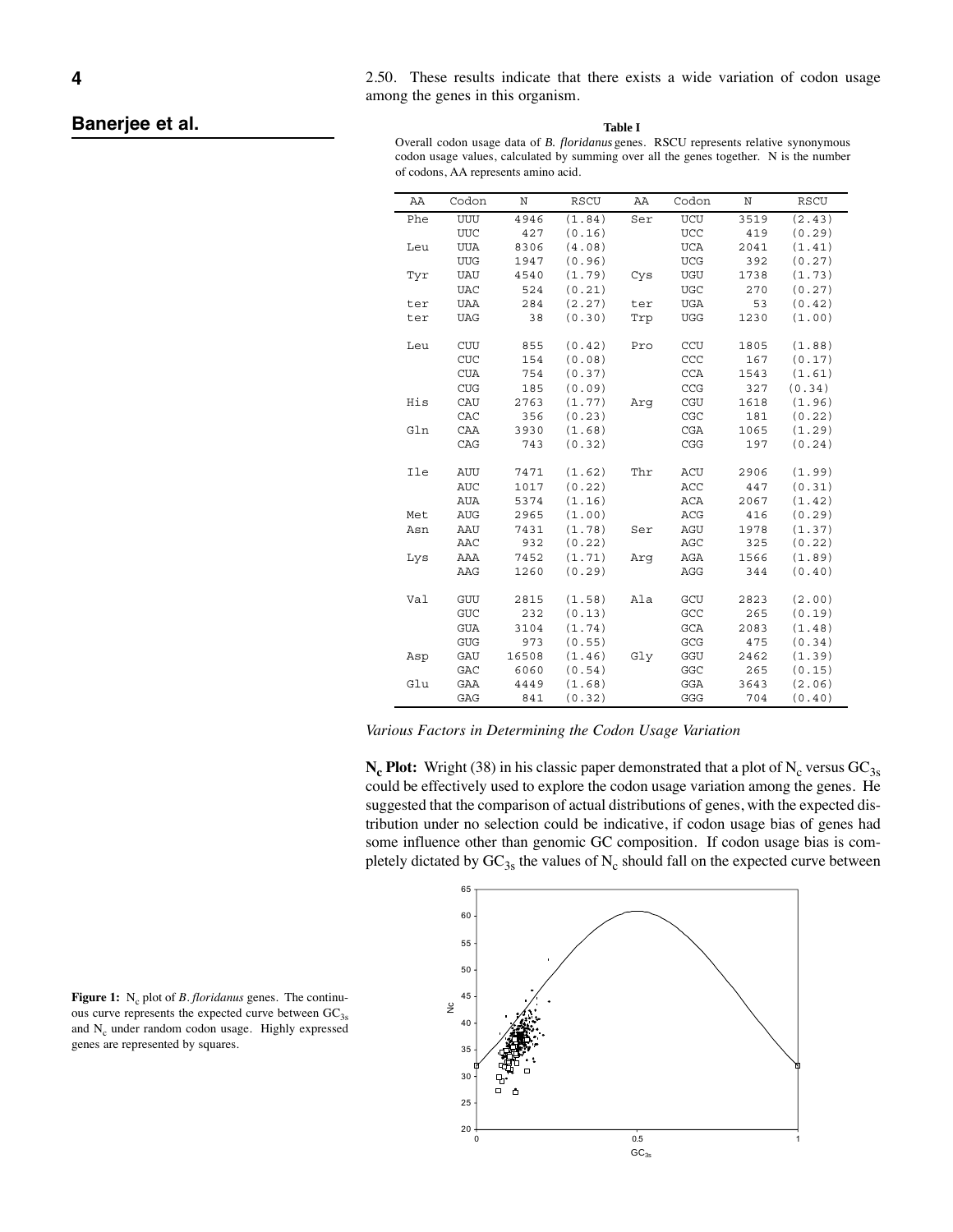$GC<sub>3s</sub>$  and N<sub>c</sub>. However, N<sub>c</sub> plot of *B. floridanus* shown in Figure 1 shows that a large number of points are lying well below the expected curve with low  $N_c$  values. It is also interesting to note that majority of highly expressed genes (represented by square symbols in Fig. 1) are lying well below the expected curve. These results indicate that a large number of genes including the highly expressed genes have additional codon usage bias that are independent of overall base composition.



**Figure 2:** Positions of *B. floridanus* genes along the two major axes of variation in the correspondence analysis on RSCU values. Highly expressed genes are represented by squares.

**Multivariate Statistical Analysis:** Multivariate statistical analysis has been widely used to study the codon usage variation among the genes in different organisms. Correspondence analysis is one of the multivariate statistical technique in which the data are plotted in a multidimensional space of 59 axes (excluding Met, Trp and stop codons) and then it determines the most prominent axes contributing the codon usage variation among the genes. Correspondence analysis has been performed on RSCU values to minimize the effects of amino acid composition. Figure 2 shows the positions of the genes along the first and second major axes. The first axis accounted for 19.2% of the total variation, while none of other axis accounted for more than 5.2% of the total variation. Thus it can be said that in *B. floridanus* genome there is a single major explanatory axis on the synonymous codon usage variation among the genes. It is interesting to note that genes are separated along the first major axis according to the location of the genes on the leading or lagging strands. It was observed that 67% of the leading strand genes (a total of 239 genes transcribed on the leading strand; 160 genes are located on the left side of first major axis) and 56% of the lagging strand genes (a total of 136 genes transcribed on the lagging strand; 76 genes are on the left side of axis 1) are located on the negative side of axis 1. The positions of the genes on the first major axis are negatively correlated with T<sub>3</sub> (r = -0.708; P< 0.0001) and G<sub>3</sub> (r = -0.841; P<0.0001) and positively correlated with C<sub>3</sub> (r = 0.950; P<0.0001) and A<sub>3</sub> (r = 0.727; P<0.01). We got significant negative correlation between the positions of the genes along the first major axis with  $GT_3$  (r = -0.926; P<0.0001) but we have not found any significant correlation with  $GC_{3s}$  (r = 0.016). These results suggest that local variation in synonymous  $GC_3$  composition does not have any effect in variation of codon usage among the genes in this organism. Table II shows the cumulative codon usage of the genes of leading and lagging strand located at the extreme ends of axis 1 produced by CA on RSCU values. Simple chi square test was performed to assess the differences in codon usage between these two sets of gene taking p<0.01 as a significant criterion. The asterisk represents the codons whose occurrences are significantly higher in the leading strand genes. It is important to note that out of 25 statistically over represented codons in the leading strand genes, there are 12 G ending codons and 13 T ending codons. This actually represents 48% of G ending and 52% of T ending codons. G and T ending codons in the leading strand of replication has been explained by strand specific mutational biases in different organisms (45, 46) and such strand specific biases has been observed to take a dominant role in shaping the codon usage variation in different organisms (21, 22). Separation of genes along the first major axis according to their location on leading or lagging strands and a strong correlation between the positions of the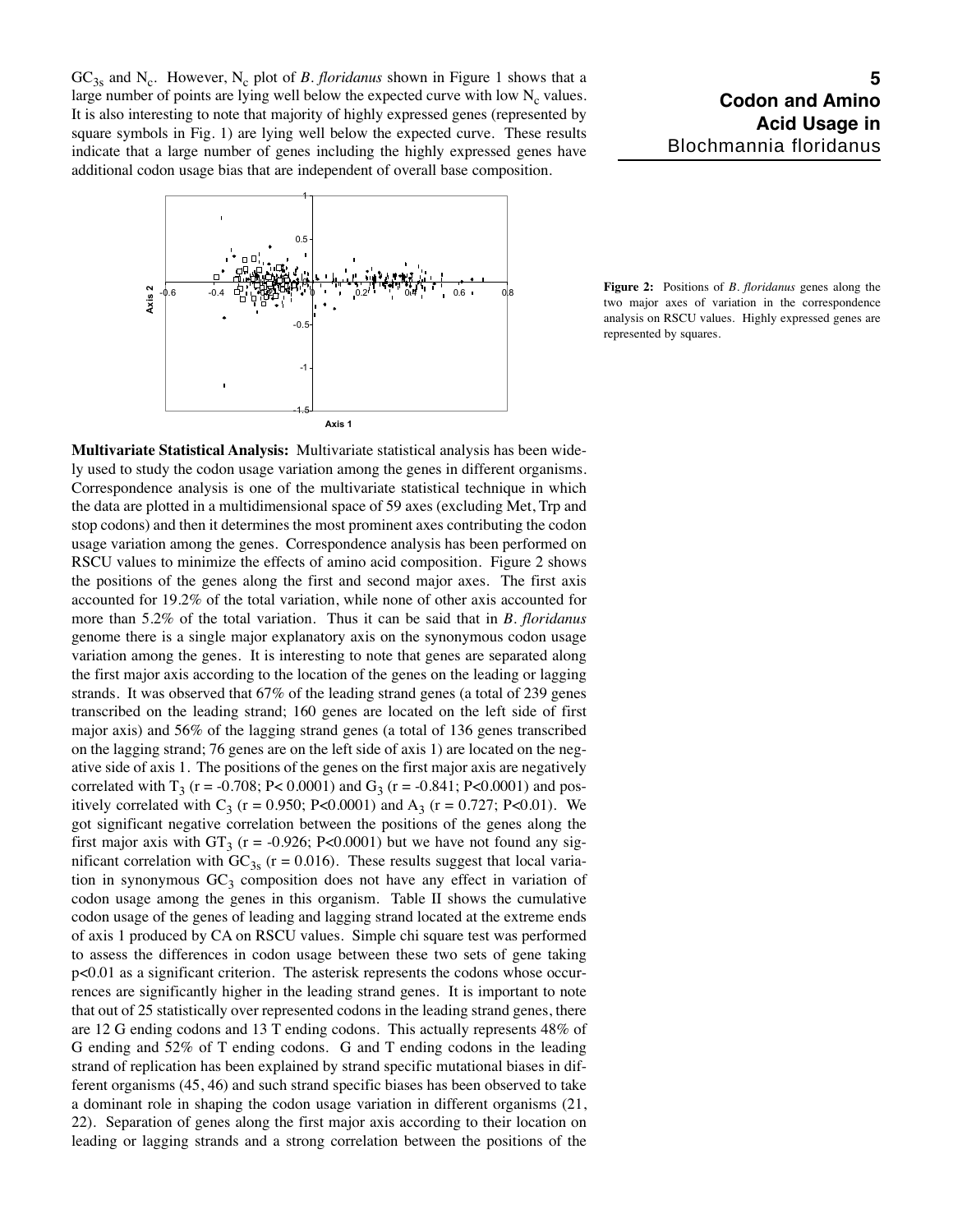genes along the first major axis with  $GT_3$  we can conclude that strand specific mutational bias has a profound effect in differentiating the genes along the first major axis in this organism. It is to be noted that all the highly expressed genes are lying on the negative side of the first major axis (denoted by squares). We also found significant negative correlation with the positions of the genes along the first major axis with expressivities  $(r = -0.869; P < 0.0001)$ . It is interesting to note though majority of the highly expressed genes are found on the leading strand they do not cluster together on the first major axis produced by CA on RSCU values. These results indicate that the translational selection may not be so strong to overcome strand specific mutational bias in this organism. In order to confirm our assumption we further performed CA on RSCU values only on the leading strand genes. When the positions of the genes along the first two major axes are plotted (data not shown) it was again observed that the highly expressed genes are not clustered together, though all the highly expressed genes are located on the negative side of the first major axis. The chi square test performed on codon usage frequencies between the highly expressed genes and the rest of the other leading strand genes shows that there are only three T ending codons which were found to be significantly higher in the highly expressed genes than the other genes (data not shown). These results further reinforce that translational selection is less operational than the strand specific mutational bias in selecting the codon usage in this organism. In some of the bacterial genomes it has been reported that majority of the genes are located on the leading strand and it was argued that selection at the

**Table II**

Cumulative codon usage of leading and lagging strand genes located at the extreme ends of axis 1 produced by CA on RSCU values. Superscript "a" denotes for leading strand genes and "b" for lagging strand genes. Asterisk represents the codons occurring significantly more often in the leading strand genes than that of lagging strand genes.

| ΑA  | Codon         | <b>RSCU<sup>a</sup></b> | $\mbox{N}^{\mbox{a}}$ | $RS\overline{CU}^b$ | N <sub>p</sub> | AA  | Codon                | <b>RSCU<sup>a</sup></b> | $\mbox{N}^{\mbox{a}}$ | <b>RSCU</b> <sup>b</sup> | $\rm N_p$ |
|-----|---------------|-------------------------|-----------------------|---------------------|----------------|-----|----------------------|-------------------------|-----------------------|--------------------------|-----------|
| Phe | $UUU^{\star}$ | 1.95                    | (409)                 | 1.65                | (435)          | Ser | $UCU^{\star}$        | 2.66                    | (310)                 | 2.08                     | (305)     |
|     | <b>UUC</b>    | 0.05                    | (11)                  | 0.35                | (91)           |     | <b>UCC</b>           | 0.06                    | (7)                   | 0.70                     | (102)     |
| Leu | <b>UUA</b>    | 3.98                    | (659)                 | 3.86                | (841)          |     | UCA                  | 1.21                    | (141)                 | 1.77                     | (259)     |
|     | UUG*          | 1.56                    | (258)                 | 0.22                | (49)           |     | $UCG*$               | 0.39                    | (45)                  | 0.09                     | (13)      |
|     |               |                         |                       |                     |                |     |                      |                         |                       |                          |           |
|     | <b>CUU</b>    | 0.30                    | (50)                  | 0.56                | (122)          | Pro | $CCU*$               | 2.36                    | (157)                 | 1.47                     | (153)     |
|     | CUC           | 0.01                    | (1)                   | 0.29                | (63)           |     | CCC                  | 0.02                    | (1)                   | 0.47                     | (49)      |
|     | $\rm CUA$     | 0.11                    | (18)                  | 1.00                | (217)          |     | CCA                  | 1.14                    | (76)                  | 1.90                     | (198)     |
|     | ${\rm CUG}$   | 0.04                    | (7)                   | 0.07                | (16)           |     | $CCG*$               | 0.48                    | (32)                  | 0.16                     | (17)      |
| Ile | AUU*          | 1.72                    | (580)                 | 1.33                | (693)          | Thr | ACU*                 | 2.30                    | (212)                 | 1.49                     | (285)     |
|     | <b>AUC</b>    | 0.08                    | (27)                  | 0.45                | (236)          |     | ACC                  | 0.11                    | (10)                  | 0.67                     | (128)     |
|     | AUA           | 1.20                    | (405)                 | 1.21                | (632)          |     | ACA                  | 1.14                    | (105)                 | 1.74                     | (334)     |
| Met | <b>AUG</b>    | 1.00                    | (244)                 | 1.00                | (245)          |     | ACG*                 | 0.45                    | (41)                  | 0.10                     | (19)      |
| Val | GUU           | 1.63                    | (294)                 | 1.47                | (170)          | Ala | GCU                  | 2.00                    | (219)                 | 1.80                     | (267)     |
|     | ${\tt GUC}$   | 0.04                    | (8)                   | 0.34                | (39)           |     | $\operatorname{GCC}$ | 0.07                    | (8)                   | 0.44                     | (65)      |
|     | <b>GUA</b>    | 1.58                    | (284)                 | 2.07                | (239)          |     | GCA                  | 1.43                    | (156)                 | 1.63                     | (242)     |
|     | $GUG*$        | 0.75                    | (135)                 | 0.12                | (14)           |     | $GCG*$               | 0.49                    | (54)                  | 0.13                     | (20)      |
|     |               |                         |                       |                     |                |     |                      |                         |                       |                          |           |
| Tyr | UAU*          | 1.94                    | (350)                 | 1.50                | (403)          | Cys | UGU*                 | 1.94                    | (160)                 | 1.31                     | (115)     |
|     | <b>UAC</b>    | 0.06                    | (11)                  | 0.50                | (136)          |     | <b>UGC</b>           | 0.06                    | (5)                   | 0.69                     | (60)      |
| TER | UAA           | 2.11                    | (26)                  | 2.68                | (33)           | TER | UGA                  | 0.57                    | (7)                   | 0.24                     | (3)       |
|     | <b>UAG</b>    | 0.32                    | (4)                   | 0.08                | (1)            | Trp | $_{\rm UGG}$         | 1.00                    | (121)                 | 1.00                     | (106)     |
| His | $CAU*$        | 1.96                    | (157)                 | 1.48                | (344)          | Arq | $CGU*$               | 2.33                    | (167)                 | 1.25                     | (77)      |
|     | CAC           | 0.04                    | (3)                   | 0.52                | (120)          |     | CGC                  | 0.06                    | (4)                   | 0.46                     | (28)      |
| Gln | CAA           | 1.46                    | (219)                 | 1.93                | (549)          |     | CGA                  | 0.81                    | (58)                  | 2.00                     | (123)     |
|     | $CAG*$        | 0.54                    | (80)                  | 0.07                | (19)           |     | $CGG*$               | 0.43                    | (31)                  | 0.05                     | (3)       |
| Asn | AAU*          | 1.92                    | (491)                 | 1.53                | (760)          | Ser | AGU*                 | 1.60                    | (187)                 | 0.90                     | (132)     |
|     | AAC           | 0.08                    | (21)                  | 0.47                | (233)          |     | AGC                  | 0.09                    | (10)                  | 0.47                     | (69)      |
| Lys | AAA           | 1.49                    | (475)                 | 1.92                | (903)          | Arq | AGA                  | 1.47                    | (105)                 | 2.11                     | (130)     |
|     | AAG*          | 0.51                    | (163)                 | 0.08                | (40)           |     | AGG*                 | 0.91                    | (65)                  | 0.13                     | (8)       |
| Asp | $GAU*$        | 1.97                    | (421)                 | 1.66                | (400)          | Gly | $GGU*$               | 1.65                    | (246)                 | 0.93                     | (149)     |
|     | GAC           | 0.03                    | (7)                   | 0.34                | (83)           |     | GGC                  | 0.03                    | (5)                   | 0.36                     | (57)      |
| Glu | GAA           | 1.48                    | (304)                 | 1.94                | (463)          |     | GGA                  | 1.74                    | (259)                 | 2.56                     | (410)     |
|     | GAG*          | 0.52                    | (106)                 | 0.06                | (15)           |     | $GGG*$               | 0.58                    | (87)                  | 0.16                     | (25)      |
|     |               |                         |                       |                     |                |     |                      |                         |                       |                          |           |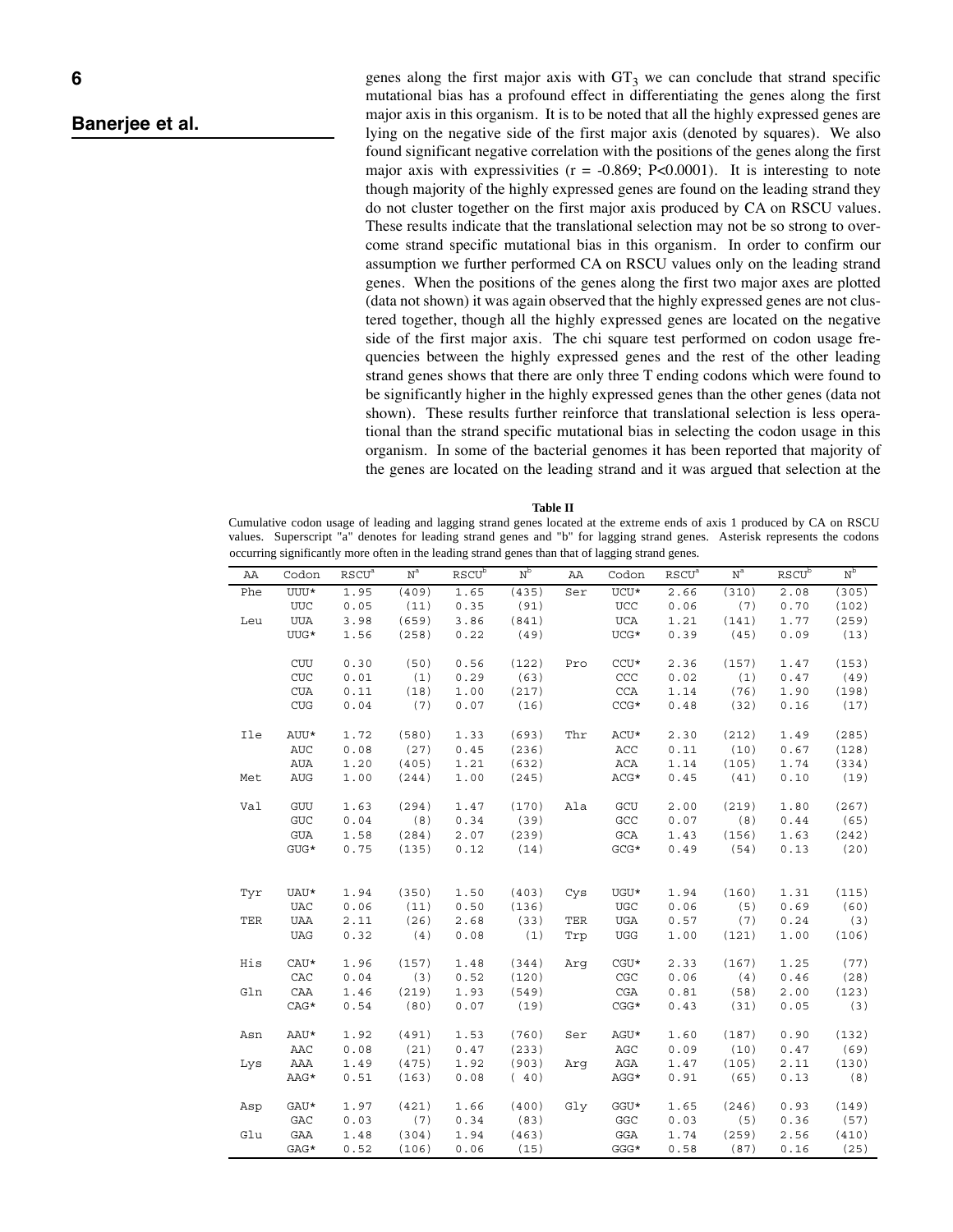level of replication is responsible for maintaining more genes in the leading strand (21, 22). The biased distribution of genes between leading and lagging strands is not a new observation. It was argued that co-oriented collisions of DNA and RNA polymerases happened in the leading strand, whereas head-on collisions happened in the lagging strand (47). Therefore, genes are preferentially positioned in the leading strand to avoid head-on collisions. It was also observed by French (48) that in *E. coli,* replication proceeded more slowly through a gene that transcribed in the opposite direction of replication. In other words it can be said that maintenance of majority of genes in the leading strand is due to the selective advantage to an organism at the level of replication. In this organism we also found majority of the genes (65%) are located in the leading strand of replication which can be described due to the differential replication rates between the leading and lagging strand genes. These results suggest that replicational selection is also operational in maintaining the majority of the genes on the leading strand of replication in *B. floridanus.* It was also observed that about 66% of the highly expressed genes are located on the leading strand and selective advantages for the transcription of these genes on the leading strand has been ascribed to overcome genetic drift and these genotypes may be advantageous to fixing in the population level.

To examine if amino acid composition exerts any constraint on synonymous codon usage we performed CA on simple codon count. Figure 3 shows the positions of the genes along the first two major axes. The first axis accounted for 24.56% of the total variation, while none of other axis accounted for more than 4.62% of the total variation. Thus it can be said that in *B. floridanus* genome there is a single major explanatory axis on the codon usage variation among the genes in this organism. The genes are separated along the first major axis according to their positions on the leading or lagging strand as observed on CA on RSCU values. The positions of the genes are strongly positively correlated with  $GT_3$  (r = 0.906; P<0.0001) and but we have not found any correlation with  $GC<sub>3</sub>$ . These results suggest that strand specific mutational bias is strong enough to discriminate the genes according to their codon usage along the first major explanatory axis and amino acid composition does not exert any constraint on this axis.



**Figure 3:** Positions of *B. floridanus* genes along the two major axes of variation in the correspondence analysis on codon count. Highly expressed genes are represented by squares.

*Correspondence Analysis on Amino Acid Usages*

Correspondence analysis on amino acid usages has been carried out to understand the possible evolutionary forces in defining the functional adaptations of the encoded proteins in this organism. Correspondence analysis on relative amino acid usages actually plot the data in a multidimensional space of 20 axes and then it determines the most prominent axes contributing the relative amino acid usage variation among the genes. CA on relative amino acid usages accounted for 22% and 9% of the total variation in protein amino acid content respectively. When the positions of the genes against the first two major axes are plotted (Fig. 4) it was observed that the majority of the highly and lowly expressed genes form distinct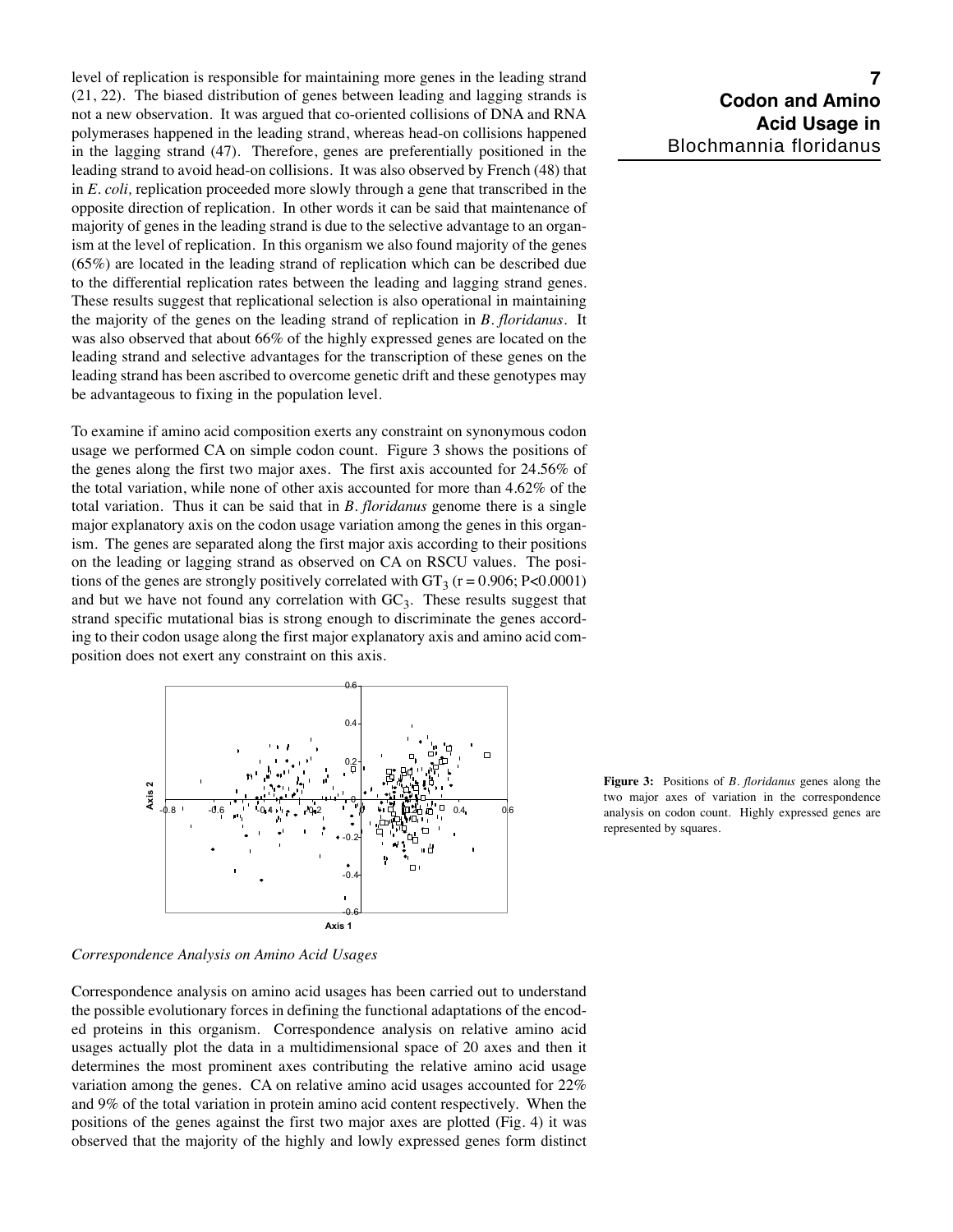groups along the horizontal axis. The positions of the genes along the first major axis are significantly correlated with  $GC_{12}$  (r = -0.796; P<0.0001) and  $GT_3$  (r = -0.486; P<0.0001). We also got significant but weak correlation between the positions of the genes along the first major axis and the expressivities of genes  $(r = -1)$ 0.517; P<0.0001). Since the majority of the highly expressed genes are located on the negative side of first major axis and there exists a negative correlation between positions of the genes along the first major axis and  $GC_{12}$  it is assumed that occurrences of GC rich amino acids will be higher in highly expressed genes than the lowly expressed genes. Moderate but significant negative correlation between the positions of the genes along the first major axis and  $GT_3$  indicate that genes are separated along this axis according to their locations either on the leading or lagging strand of replication and in fact it was observed that 54% (130 out of 239) of the leading strand genes are located on the negative side of first major axis. The positions of the genes along the second major axis are highly correlated with the hydrophobicity of the genes  $(r = 0.803; P < 0.0001)$ .

![](_page_7_Figure_3.jpeg)

To see how the different amino acids are contributing towards amino acid usage variation among the genes along the first major axis we have plotted the distribution of amino acids on the first two major axes (Fig. 5). From the Figure 5 it is evident that GC rich amino acids namely Arg, Gly, and Ala are located on the extreme left of axis 1 whereas GC poor amino acids are located on the extreme right of axis 1. These results further confirm that GC rich amino acids are relatively more abundant in the highly expressed genes than the lowly expressed genes. The pair-wise analyses of the averages amino acid frequencies of highly and lowly expressed genes (Table III) show that there are significant increases in the frequencies of Arg and Gly in highly expressed genes. The similar trends were also observed in *Buchnera* and *Wigglesworthia* genomes. *B. floridanus* is an extremely AT rich organism and therefore it is expected that AT rich amino acids will be predominant

![](_page_7_Figure_5.jpeg)

**Figure 4:** Positions of *B. floridanus* genes along the two major axes of variation in the correspondence analysis on amino acid usages. Highly expressed genes are represented by squares.

**Figure 5:** Distribution of synonymous amino acids along the first and second major axes of the correspondence analysis on amino acid usages.

![](_page_7_Figure_8.jpeg)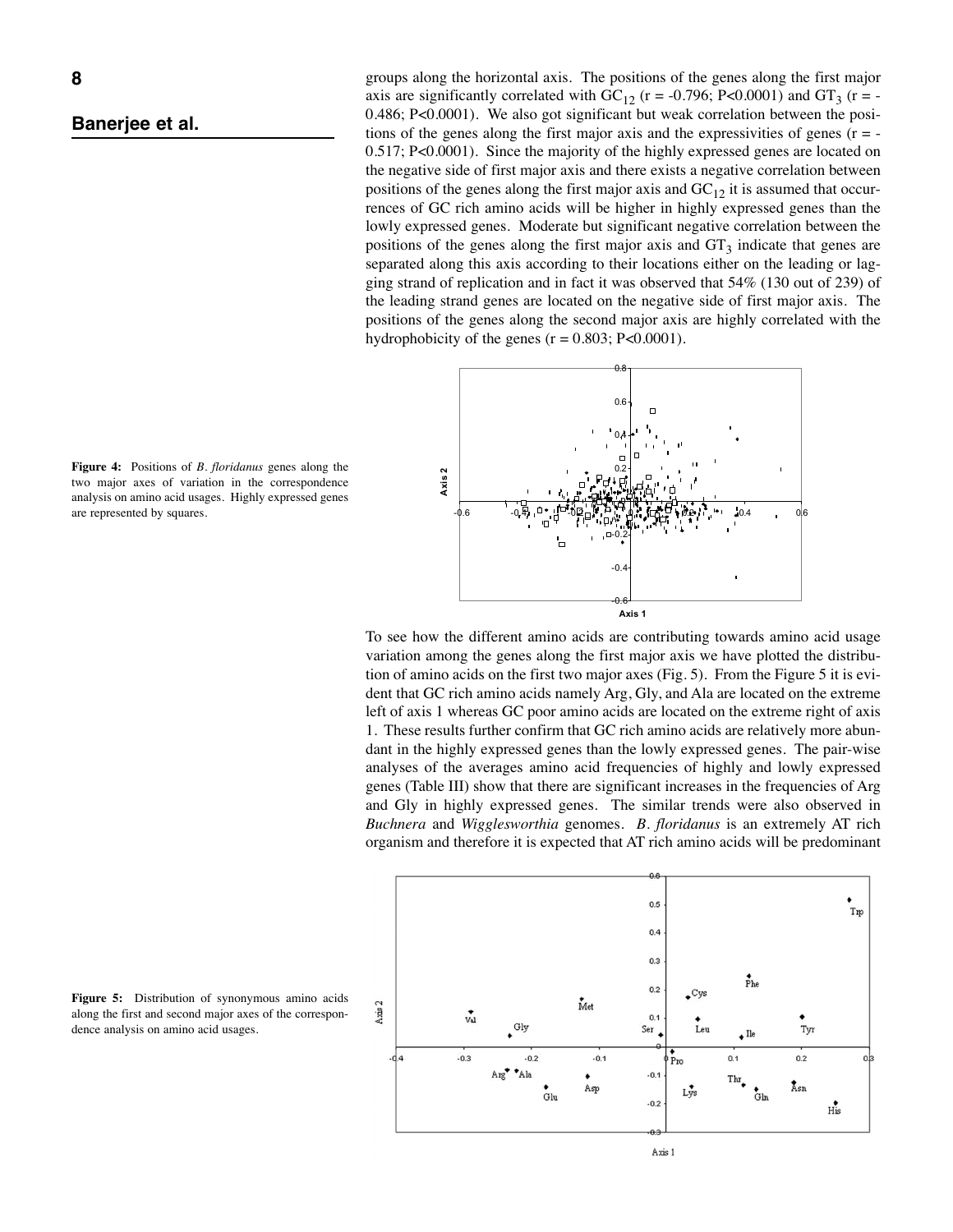in this organism and in fact it was also observed that AT rich amino acids are used more frequently in this organism. But comparison of amino acid frequency differences between the highly and lowly expressed shows that GC rich amino acids are used more frequently in highly expressed genes than the lowly expressed genes. This phenomenon can be explained by any of the following two ways: (i) Selection against AT rich amino acids at high expression genes and/or (ii) Overall conservation of GC rich amino acids in highly expressed genes between *B. floridanus* and its ancestor. In order to test the hypotheses we calculated the amino acid divergences among the orthologous sequences of *B. floridanus* and its close relative *E. coli*. Figure 6 shows the scattered plot between the amino acid divergences and gene expression levels taking CAI of *E. coli* genes. From the Figure 6 it is evident that gene expression level is significantly negatively correlated with amino acid divergence  $(r = -0.386; P < 0.001)$ , indicating highly expressed genes are more conserved than the lowly expressed genes. It is also interesting to note that there are a considerable number of genes having low CAI values also have relatively lower non-synonymous distances  $(d_N)$  (Fig 6). Recently micro-array data analyses of *E*. *coli* genome reveal that gene expression levels are highly positively correlated with the CAI, except with some relatively AT-rich genes where the values were found to be negatively correlated (49). In fact, the correlation value between amino acid divergence and gene expression levels increases substantially when we did the analysis excluding relatively high AT genes. These results further confirm that in *E. coli* AT rich genes, having extremely low CAI values are also highly expressed as observed earlier (49). We also calculated the average non-synonymous distance for the highly and lowly genes separately and it was observed that average non-synonymous distance for the lowly expressed genes  $(d_N=0.52)$  is significantly higher  $(P < 1.8 \times 10^{-2})$  than the highly expressed genes  $(d_N=0.39)$ . Frequent usages of GC rich amino acids in highly expressed genes of *B. floridanus* can be explained as the maintenance of same amino acid composition of ancestor. If GC rich amino acids are over-represented in highly expressed genes due to selection against AT rich amino acids one would expect changes of GC rich amino acids to AT rich amino acids will be higher in lowly expressed genes than the highly expressed genes. However, amino acid substitution matrix based on pair-wise alignment of orthologous sequences in both highly and lowly expressed genes shows that conversion of GC rich amino acids to AT rich amino acids do not differ significantly in any of the two categories of genes. These results suggest that variation in amino acid usages in *B. floridanus* is mainly influenced by the overall conservation of amino acid in highly expressed genes but not for selection against the use of AT rich amino acids at high expression *B. floridanus* genes.

![](_page_8_Figure_1.jpeg)

# *9 Codon and Amino Acid Usage in* Blochmannia floridanus

**Table III** Average amino acid (aa) frequencies of highly and lowly expressed genes of *B. floridanus* and p values of pair-wise comparisons.

| Amino<br>Acid | Highly<br>Expressed<br>Gene | Lowly<br>Expressed<br>Gene | p values              |  |
|---------------|-----------------------------|----------------------------|-----------------------|--|
| Phe           | 3.70                        | 4.37                       | ns                    |  |
| Leu           | 8.22                        | 11.90                      | $4.3 \times 10^{-13}$ |  |
| <b>Ile</b>    | 10.66                       | 11.61                      | ns                    |  |
| Met           | 2.60                        | 2.41                       | ns                    |  |
| Val           | 7.17                        | 5.52                       | $3.1 \times 10^{-3}$  |  |
| Ser           | 7.48                        | 6.63                       | ns                    |  |
| Pro           | 2.93                        | 3.00                       | ns                    |  |
| Thr           | 4.50                        | 4.86                       | ns                    |  |
| Ala           | 5.17                        | 3.65                       | $5.5 \times 10^{-4}$  |  |
| Tyr           | 3.53                        | 4.99                       | $1.4 \times 10^{-4}$  |  |
| His           | 2.28                        | 2.55                       | ns                    |  |
| Gln           | 3.39                        | 4.26                       | $1.0 \times 10^{-2}$  |  |
| Asn           | 6.38                        | 6.78                       | ns                    |  |
| Lys           | 7.41                        | 8.40                       | $4.2 \times 10^{-2}$  |  |
| Asp           | 4.78                        | 4.24                       | ns                    |  |
| Glu           | 3.92                        | 4.21                       | $6.8 \times 10^{-6}$  |  |
| Cys           | 1.16                        | 2.02                       | $1.3 \times 10^{-4}$  |  |
| Trp           | 0.56                        | 1.52                       | $2.4 \times 10^{-7}$  |  |
| Arg           | 5.23                        | 4.15                       | $4.8 \times 10^{-2}$  |  |
| Gly           | 6.92                        | 4.91                       | $2.5 \times 10^{-4}$  |  |

**Figure 6:** The scatter diagram between amino acid divergence and gene expression level of *B.floridanus* genes.

In conclusion it can be said that strand specific mutational bias is the major source of variation of codon usage among the genes of *B. floridanus* genes. Replicational and transcriptional selection on codon usage can be inferred from the presence of the majority of the genes in the leading strand as well as from the presence of the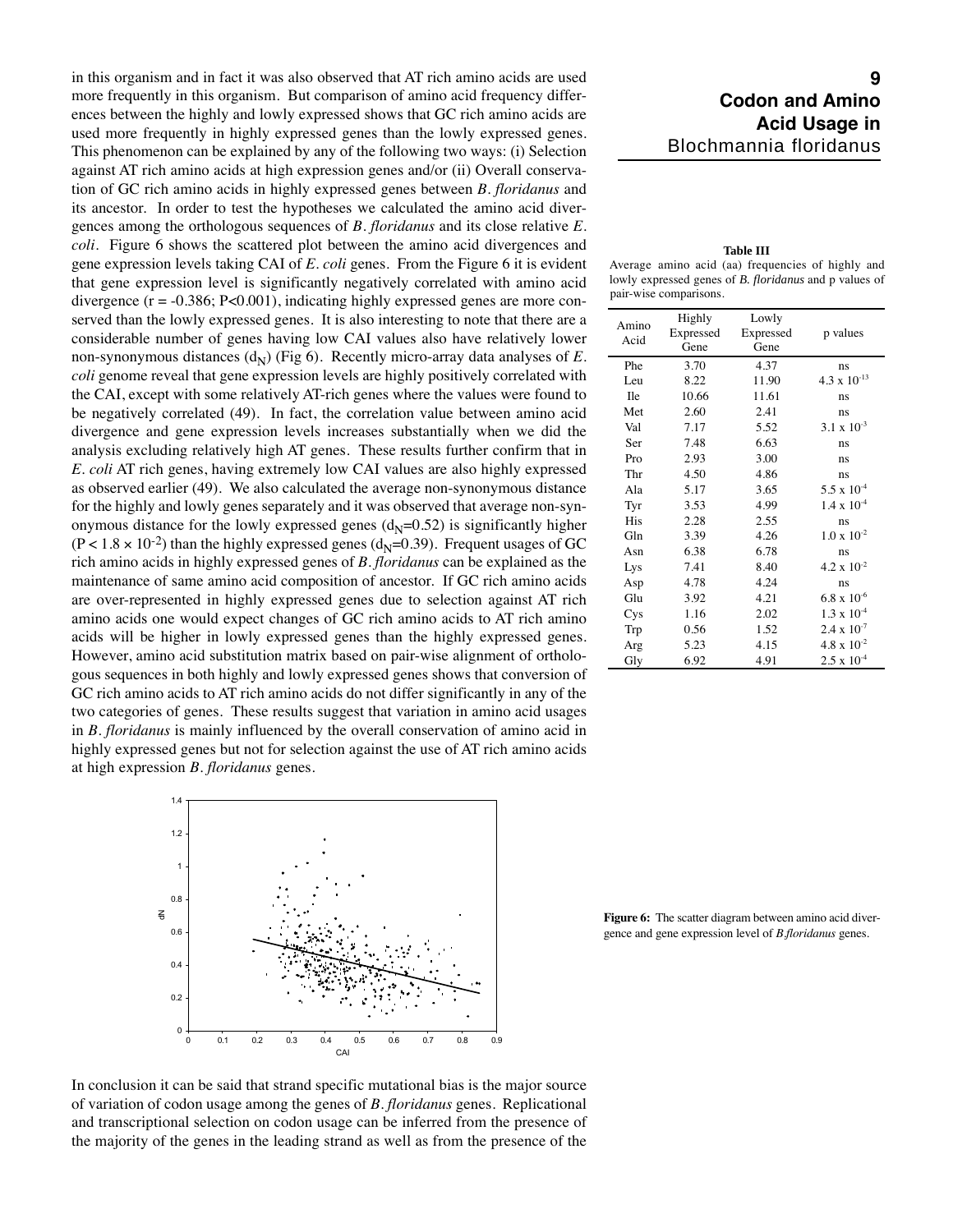majority of the highly expressed genes on the leading strand.  $GC_3$  composition does not have any effect in codon usage variation among the genes in this organism. Amino acid composition does not have any influence in selecting the codon usage in this organism. Abundance of GC rich amino acids in the highly expressed genes can be explained by the overall conservation of amino acid at high expression genes. Hydrophobicity of the genes are the second major source in differentiating the genes according to their amino acid usages in this organism. The evolutionary forces in selecting the codon and amino acid usages described here has a lot of practical implications in understanding the common features generally found in endosymbiotic bacteria.

#### *Acknowledgements*

Authors are thankful to the Department of Biotechnology, Government of India, for the financial help. We are also thankful to the anonymous referees for their helpful comments in improving the manuscript.

References and Footnotes

- 1. R. Grantham, C. Gautier, M. Gouy, M. Jacobzone, and R. Mercier. *Nucl. Acids Res. 9*, r43 r74 (1981).
- 2. K. Wada, S. Aota, R. Tsuchiya, F. Ishibashi, T. Gojobori, and T. Ikemura. *Nucl. Acids Res. 18* (Suppl.), 2367-2411 (1990).
- 3. S. Ohkubo, A. Muto, Y. Kawauchi, F. Yamao, and S. Osawa. *Mol. Gen. Genet. 210*, 314- 322 (1987).
- 4. F. Wright and M. J. Bibb. *Gene 113*, 55-65 (1992).
- 5. S. K.Gupta. T. K. Bhattacharyya, and T. C. Ghosh. *Ind. J. Biochem. & Biophys. 39*, 35- 48 (2002).
- 6. T. Ikemura. *J. Mol. Biol. 146*, 1-21 (1981).
- 7. T. Ikemura. *J. Mol. Biol. 158*, 573-587 (1982).
- 8. J. L. Bennetzen and B. D. Hal. *J. Biol. Chem. 257*, 3026-3031 (1982).
- 9. P. M. Sharp and W.-H. Li. *Nucl. Acids Res. 19*, 7737-7749 (1986).
- 10. D. C. Shields and P. M. Sharp. *Nucl. Acids Res. 15*, 8023-8040 (1981).
- 11. H. Akashi. *Genetics 136*, 927-935 (1994).
- 12. A. B. de Miranda, F. A. Valin, K. Jabbari, W. M. Degrave, and G. Bernardi. *J. Mol. Evol. 50*, 45-55 (2000).
- 13. T. Ikemura. *J. Mol. Biol. 146*, 1-21 (1981).
- 14. M. Gouy and C. Gautier. *Nucl. Acids Res. 10*, 7055-7074 (1982).
- 15. S. G. Andersson and P. M. Sharp. *Microbiology 142*, 915-925 (1996).
- 16. H. Romero, A. Zavala, and H. Musto. *Gene 242*, 307-31 (2000).
- 17. T. C. Ghosh, S. K. Gupta, and S. Majumdar. *Int. J. Parasitol. 30*, 715-722 (2000).
- 18. S. K. Gupta, T. K. Bhattacharyya, and T. C. Ghosh. *J. Biomol. Str. and Dyn. 21*, 527-535 (2004).
- 19. S. K. Gupta and T. C. Ghosh. *Gene 273*, 63-70 (2001).
- 20. J. T. Herbeck, D. P. Wall, and J. J. Wernegreen. *Microbiology 149*, 2585-2596 (2003).
- 21. J. O. McInerney. *Proc. Natl. Acad. Sci. 95*, 10698-10703 (1998).
- 22. H. Romero, A. Zavala, and H. Musto. *Nucl. Acids Res. 28*, 2084-2090 (2000).
- 23. C. Palacios and J. J. Wernegreen. *Mol. Biol. Evol. 19*, 1575-1584 (2002).
- 24. C. Rispe, F. Delmotte, R. C. van Ham, and A. Moya. *Genome Res. 14*, 44-53 (2004).
- 25. D. J. Lynn, G. A. C. Singer, D. A. Hickey. *Nucleic Acids Res. 30*, 4272-4277 (2002).
- 26. L. Margulis and R. Fester. *Symbiosis as a Source of Evolutionary Innovation*. MIT Press, Cambridge, MA (1991).
- 27. R. Gil, F. J. Silva, E. Zientz, F. Delmotte, F.. Gonzalez-Candelas, A. Latorre, C. Rausell, J. Kamerbeek, J. Gadau, B. Holldobler, R. C. H. J. van Ham, R. Gross, and A. Moya. *Proc. Natl. Acad. Sci. 100*, 9388-9393 (2003).
- 28. P. Buchner. *Endosymbiosis of Animals with Plant Microorganisms*. Interscience, New York (1965).
- 29. P. Baumann, N. A. Moran, and L. Baumann. In *The Prokaryotes*. Ed., M. Dwoorkin. Springer, New York (2000).
- 30. N. Moran and P. Baumann. *Trends Ecol. Evol. 9*, 15-20 (1994).
- 31. D. J. Funk, L. Helbling, J. J. Wernegreen and N. A. Moran. *Proc. R. Soc. Lond. B 267*, 2517- 2521 (2000).
- 32. J. J. Wernegreen and N. A. Moran. *J. Bacteriol. 183*, 785-790 (2001).
- 33. N. Moran. *Proc. Natl. Acad. Sci. 93*, 2873-2878 (1996).
- 34. F. J. Silva, A. Latorre, and A. Moya. *Trends Genet. 17*, 615-618 (2001).
- 35. M. Pfeiffer and K. E. Linsenmair. *Insectes Soe 47*, 123-132 (2000).
- 36. D. L. Mclean and E. J. Houk. *J. Insect Physiol. 19*, 625-633 (1973).
- 37. P. M. Sharp and W.-H. Li. *Nucl. Acids Res. 14*, 7737-7749 (1986).

*10*

# *Banerjee et al.*